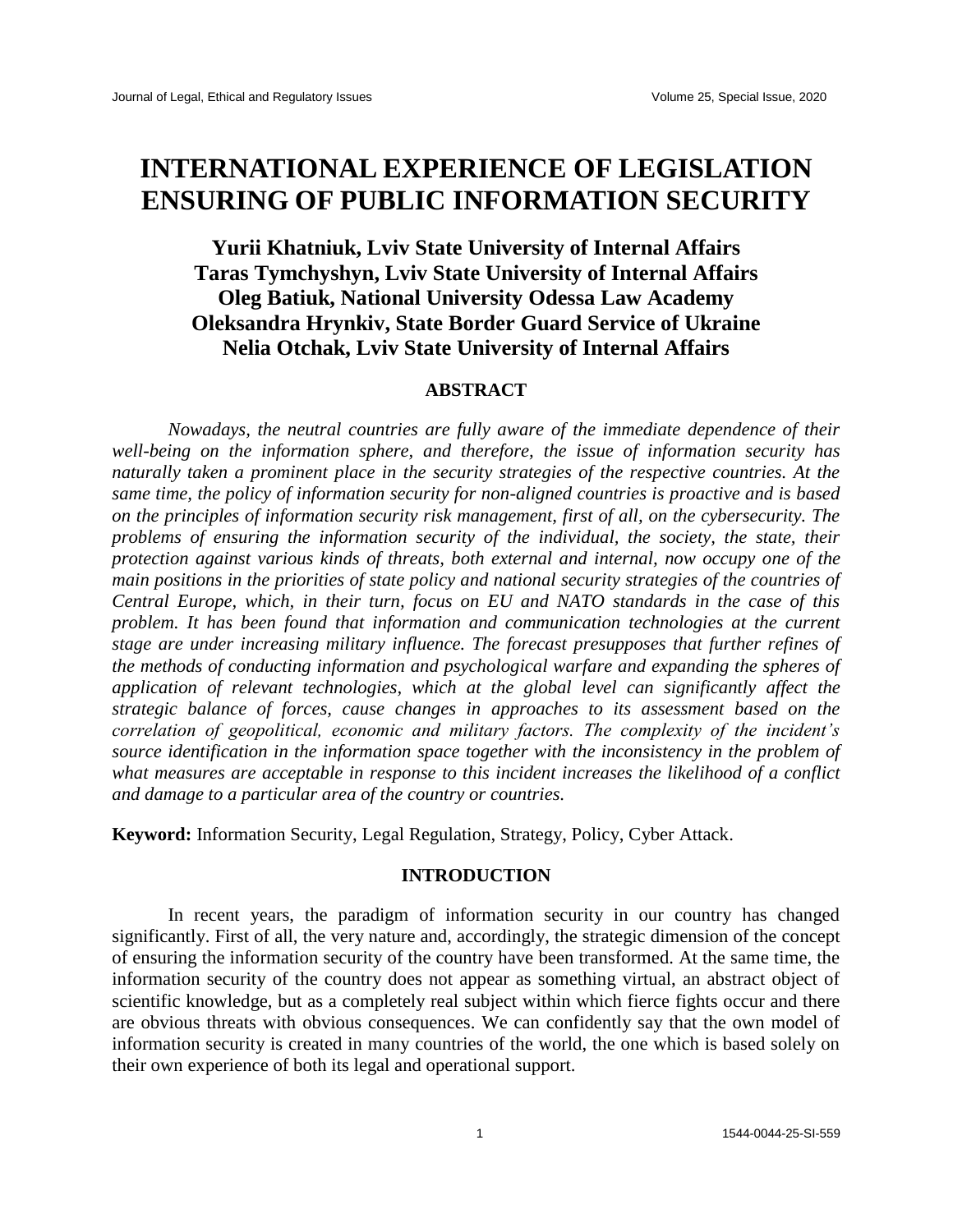The European countries, which can be conditionally united under the name of nonaligned ones, are among the most developed countries on the continent, in particular in issue of the rate of development of the information society, as well as the awareness of the need to countering cybersecurity threats, the protection of information and critical information infrastructure and the information-psychological security of citizens and ensuring the information security in general as a component of national security.

The purpose of the research is the formation of theoretical and methodological bases of legal support of information security of the country by development of theoretical bases of information law and formation of proposals for improvement of information legislation.

The outlined research purpose is associated with a solving a significant theoretical and practical problem-the development of conceptual legal foundations for ensuring information security of the country and forming practical recommendations for improving mechanisms of its realization.

The hypothesis of the research is based on the assumption that ensuring the information security of a country will be effective on condition of its proper legal support and scientific justification of the relevant recommendations for improving information legislation.

#### **LITERATURE REVIEW**

It is quite clear, that even adequate to social reality both current and future scientific considerations on the issue of information security, will be rather dubious without the basis on the classical heritage (Dhillon et al., 2017; Dean & McDermott, 2017).

At the same time, it is equally obvious that the creativity of the most prominent representatives of world philosophical thought, despite its undeniable value and inevitable relevance, does not exhaust all aspects of the philosophical understanding of the problem of information security (Lee et al., 2017).

And, by the way, their views are demonstrative both in the aspects of their opposites and their unity, which can become a promising aspect of understanding the essence of information security, around which the future system of information security will be built, both at national and global levels (Cherdantseva & Hilton, 2013; Govender, 2015).

At least the modern methodological approaches to the socio-philosophical analysis of the phenomenon of information security should incorporate as many positive elements of the analyzed historical heritage as possible.

A retrospective analysis of this problem is needed to select a promising methodology for the research on information security issues (Barkatullah, 2018).

Nowadays, the terms of information war, information confrontation, informational influence, information weapons, etc. have become known in the global media space, in journalistic and scientific works, as well as in the political and government documents of many countries. The information and communication technologies (ICT) play a key role in world politics, economics and security systems (Priisalu & Ottis, 2017).

The information sabotage in the cyberspace today involves both organized groups and individuals. An increasingly important component of countries military capabilities is IT weapon as the addition to their own military arsenal (Zhang & Liu, 2017). In this case, the information wars between countries can be no less devastating and violent than traditional ones.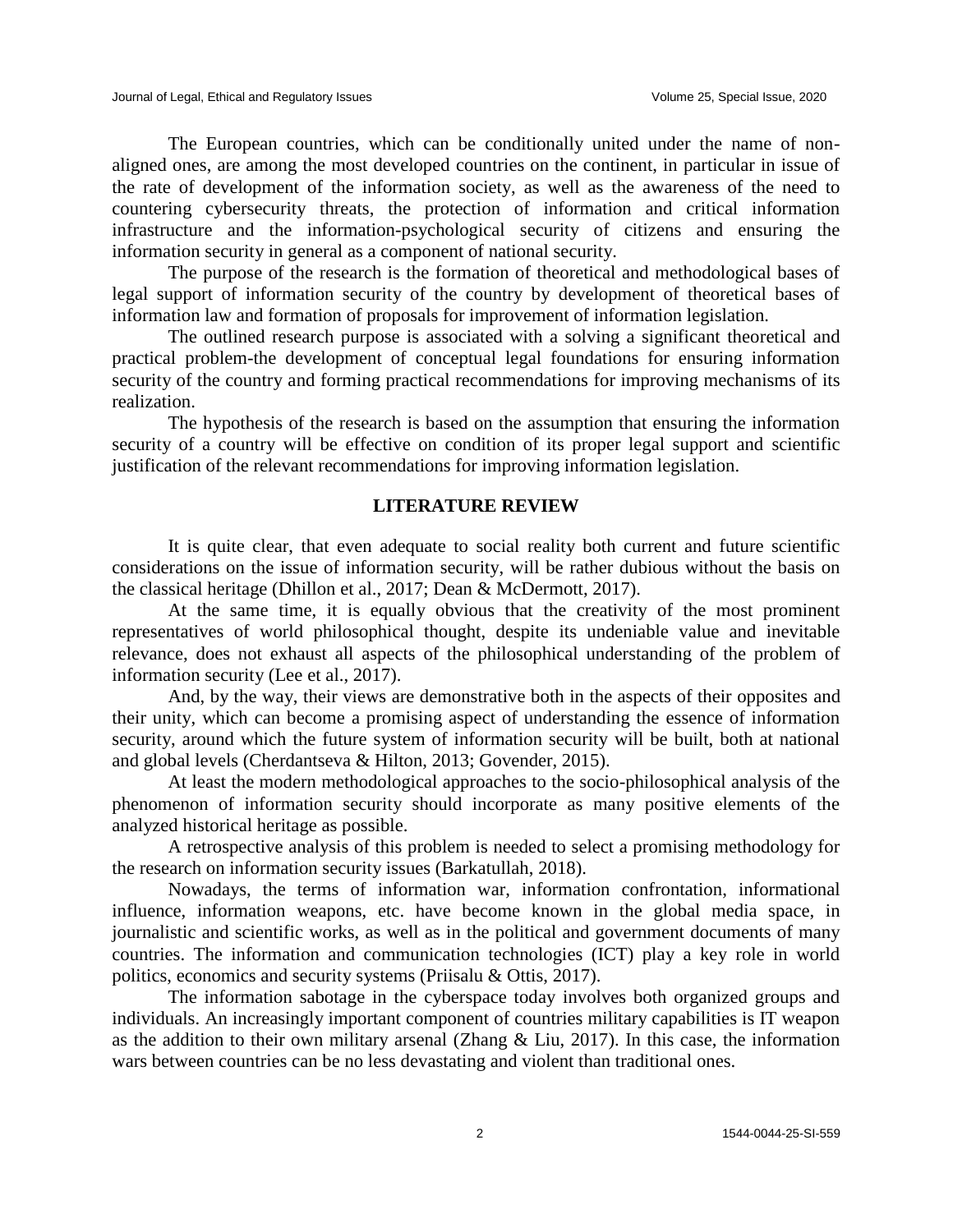The accumulated theoretical and practical experience on the formation of an information security system demonstrates the considerable contradictions in the legal regulation of relations in the national information space. Having analyzed the source base and comprehending the realities of creating a system of information security, theoretical and practical problems have been identified, starting from the lack of sufficient theoretical bases of information security to the lack of systematic and insufficient effectiveness of the relevant practices.

# **METHODOLOGY**

Philosophical (dialectical, metaphysical), general theoretical, (epistemological, structuralfunctional), special (comparatively legal, inductive) and inter-branch methods of scientific cognition (historical, analytical) have been used as the methodological basis of the study.

The formal and legal method made it possible to examine the competence of the subjects of information security of the country, and it was also used in interpreting the rules of law to clarify their essence, content and the will of the legislator expressed in them. The structuralfunctional analysis made it possible to determine the conformity of the normative-legal acts with which the modern system of legal provision of information security of the country is associated, to the real social relations in this sphere and to international standards.

### **FINDINGS AND DISCUSSIONS**

With the end of the Cold War, the bipolar world became much more complicated, so the concept of non-accession, non-participation in military-political alliances, etc., lost its self-worth. In particular, the notion of neutrality that is associated with non-participation in wars has been deprived of its direct meaning. That's why such status of a number of European countries remains largely a tribute to historical traditions. Today, such countries are indicated as postneutral or non-aligned. Each of these countries has its own history of neutrality, but over the last 20 years, they have all encountered the problem of feasibility of preservation of the neutral status and the need to impose some forms of restrictions on it. The same trend remains actual nowadays, due to the situation that the international processes and the substantive content of new threats, including regional conflicts and international terrorism, the proliferation of weapons of mass destruction as well as cybercrimes, require concerted action and large-scale cooperation from the international community.

Switzerland, which is neither a NATO nor an EU member, holds a special place among the non-aligned countries.

Since 1992, the Federal Data Protection Act has been in force in Switzerland, it embodies pan-European principles for the protection of information, including so-called 'sensitive' information and, in particular, personal data (Carrapico & Barrinha, 2017).

In 2010, Federal Supreme Court of Switzerland provided additional guarantees of the personal data confidentiality, maintaining a local data protection officer and adopting an order according to which the collecting of the information about the IP-addresses of the file sharing users without their consent (inclusively in the context of copyright infringement) is illegal (Carrapico & Barrinha, 2017).

The prerequisites for reducing cyber risks are individual responsibility and national cooperation between the private sector and the authorities, as well as the cooperation of the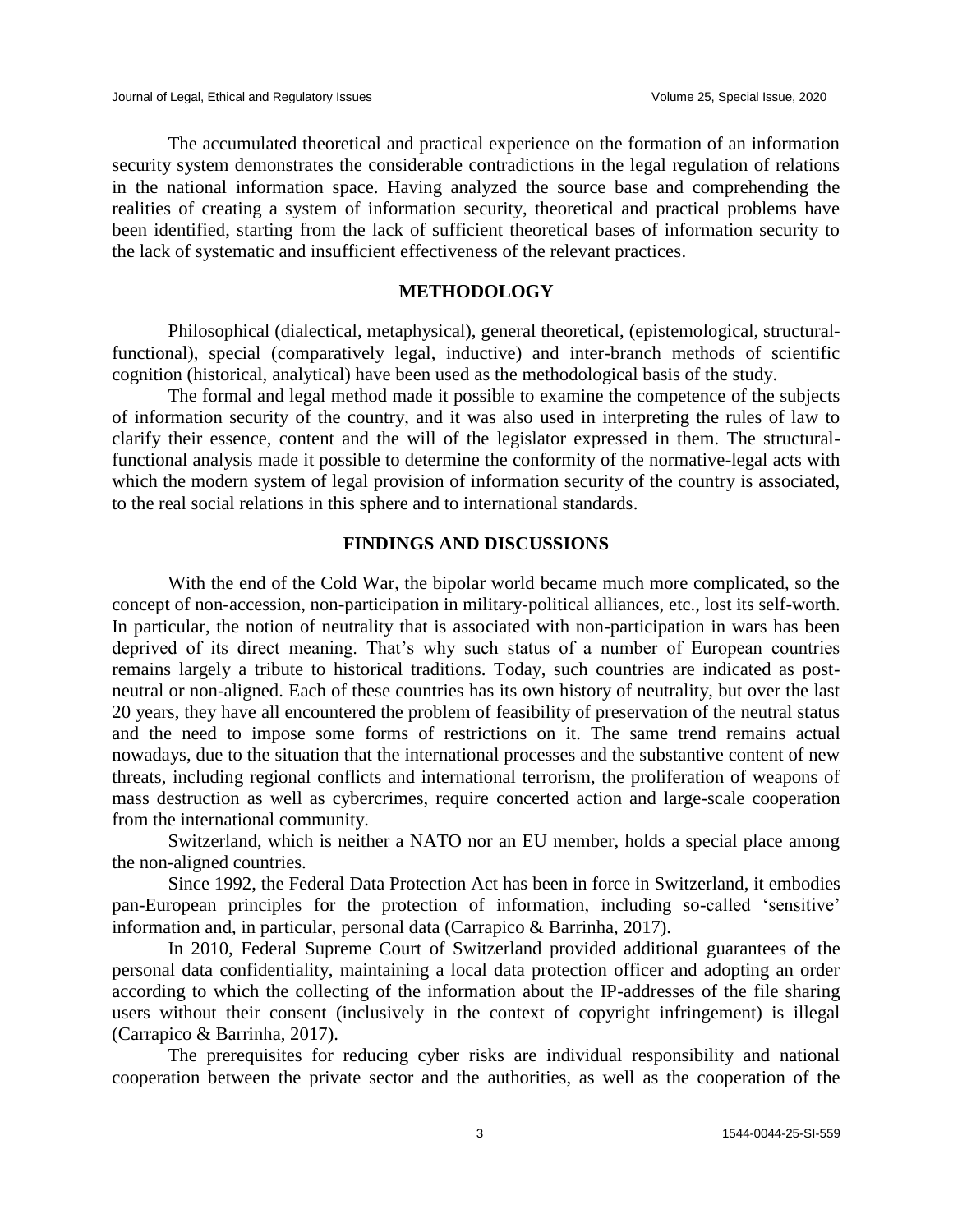countries one with the other. The state should intervene in cybersecurity processes only when the public interest is threatened or if it complies with the principle of the subsidiarity.

Cyber risk management should be seen as an element of business processes, of the production or the management processes that involve all the subjects, starting from the administrative and technical levels to the senior management. An effective approach for cyber risk management, that is based on the principle of sharing the responsibilities between government, the private sector and the people, implies that each organizational unit (political, economic or social) is responsible for knowing about cyber aspects and for eliminating information risks, associated with the specific processes, or minimize them if possible.

In early 2018, Switzerland began the development of the information security law. It was accepted that the illegal use of information and interference with the information systems could seriously affect the essential interests of the country and the rights of its citizens. Based on universally accepted international standards, the law on the information security should provide a single formal legal basis for the control and the implementation of the information security within the competence of the Federal Council of Switzerland.

First of all, the law concerns the federal government authorities: the Parliament, the federal courts, the prosecutors' office, the National bank, etc. The private individuals and the businesses are the subjects to the law if they carry out the 'sensitive' information activity on behalf of the federal authorities. The Federal Council also seeks the opportunities for deepen cooperation with the cantons, which should be represented in the appropriate coordinating body and should participate in the processes of the standardization of the appropriate measures. Inter alia, the law regulates the risk management issues, classifies the information and sets the security principles on the use of IT resources. The information security law is planned to have the priority over the legislation on the freedom of the information (Anwar et al., 2017).

We consider it appropriate to continue the research with studing the experience of providing the information security of the European countries which are non-NATO but EU members, such as Austria, Finland and Ireland. First of all, we want to mention that the EU membership imposes the obligations on these countries to comply with the organization's standards for the information society development and the information security. Thus, in 1991, the European Information Technology Security Evaluation Criteria was developed (**Giancaspro**, M. (2017)), which in particular defined the tasks of ensuring the information security, namely:

- 1. The protection of the information resources from the unauthorized access in the issue of confidentiality;
- 2. The esurience of the integrity of information resources by protecting them from the unauthorized modification or the destruction;
- 3. The esurience of system performance by countering to the threats of the denial in the service.

In 1996, the standards of European information security were realized in "*Common Criteria for Information Technology (IT) Security Evaluation"* (Sun et al., 2018).

In Austria, Finland and Ireland, as in other EU countries, the considerable attention is paid to the cybersecurity issues and is stated in the European Commission's Resolution "*Towards a general policy on the fight against cyber crime"*, where the latter is defined as criminal offenses committed using the electronic communications networks and information systems or against such networks and systems, namely: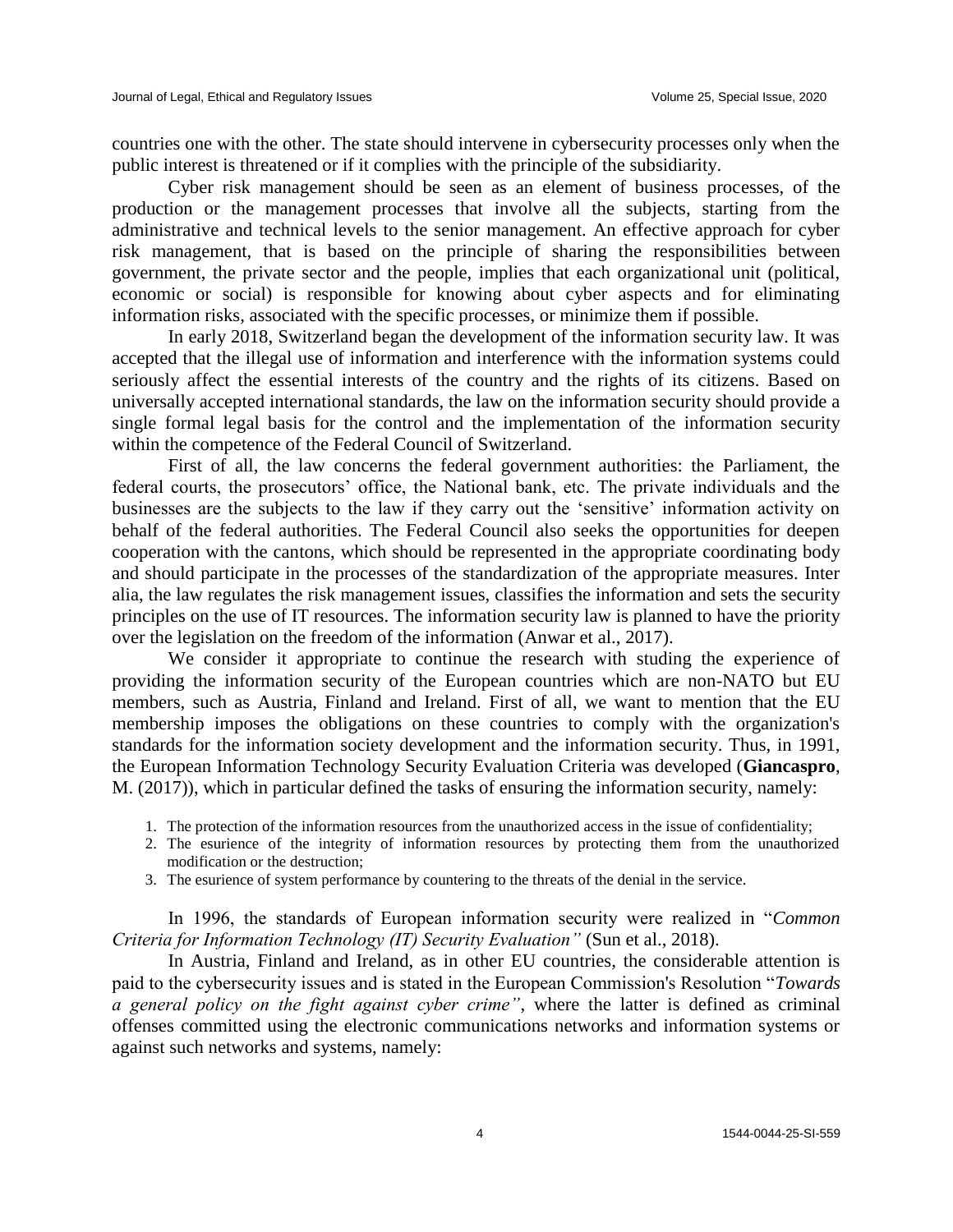- 1. The traditional forms of crime (the fraud and the forgery in the electronic communications networks and in the information systems);
- 2. The publication of illegal content in the electronic media;
- 3. The specific crimes in the electronic networks (the attacks on information systems, the hacking, etc.).
- 4. The main challenges for the information security of these countries, as well as of the EU as a whole, are:
- 5. The uncoordinated domestic approaches to the security of the information infrastructure, which reduces the effectiveness of national measures;
- 6. The lack of European-level partnerships between the public and private sectors;
- 7. The limited opportunities for early warning and the response to security incidents, due to the uneven development of monitoring and incident reporting systems in Member-States, the underdeveloped international cooperation and the exchange of the information on these issues;
- 8. The lack of international consensus on the priorities in the implementing of the policy of the protection of the critical information infrastructure.

Ireland's National Cybersecurity Strategy for 2015-2017 has envisaged that the Government would make every effort to ensure the sustainable and safe operation of computer networks and related infrastructure by Irish citizens and businesses. The development and the dissemination of the information and communication technologies has contributed to a significant improvement of the quality of life, the emergence of the innovative services and the radical changes in the organization of the business. Therefore, the state, the critical infrastructure, the legal entities and the citizens depend on the reliable functioning of the information and communication technologies and the Internet. The disruption of these systems, whatever their source, creates a direct threat to the functioning of the state mechanism and the economy, it can significantly affect the daily lives of millions of citizens. Therefore, any threat to cyberspace security requires a timely, reliable and consistent response, both on the national and on the international levels.

To this end, the Government of Ireland has outlined the following tasks for the relevant entities in the country:

- 1. To increase the resilience and reliability of critical information infrastructure in key sectors of the economy, especially in the public sector;
- 2. To continue the engagement with international partners to ensure that cyberspace remains open, secure, coherent and free, as well as capable of promoting the economic and social development;
- 3. To raise the awareness of the responsibility of the business and the individuals to ensure the security of their information networks, the infrastructure and the data, and to maintain such awareness by the means of the information, training and practice;
- 4. To provide a comprehensive and flexible regulatory framework for the governmental authorities to combat cybercrime that is relevant and proportionate to the needs of the protection of 'sensitive' or personal data;
- 5. To create the capacity for the government and the private sector to operate and manage cyber accidents.

#### **RECOMMENDATIONS**

The analysis of the mentioned international documents makes it possible to identify the priority areas of the information security in these countries:

- 1. The raising of the awareness of the users about possible threats when using communications networks;
- 2. The creation of a European system of warning and notification of new threats;
- 3. The providing of technological support;
- 4. The support for market-oriented standardization and certification;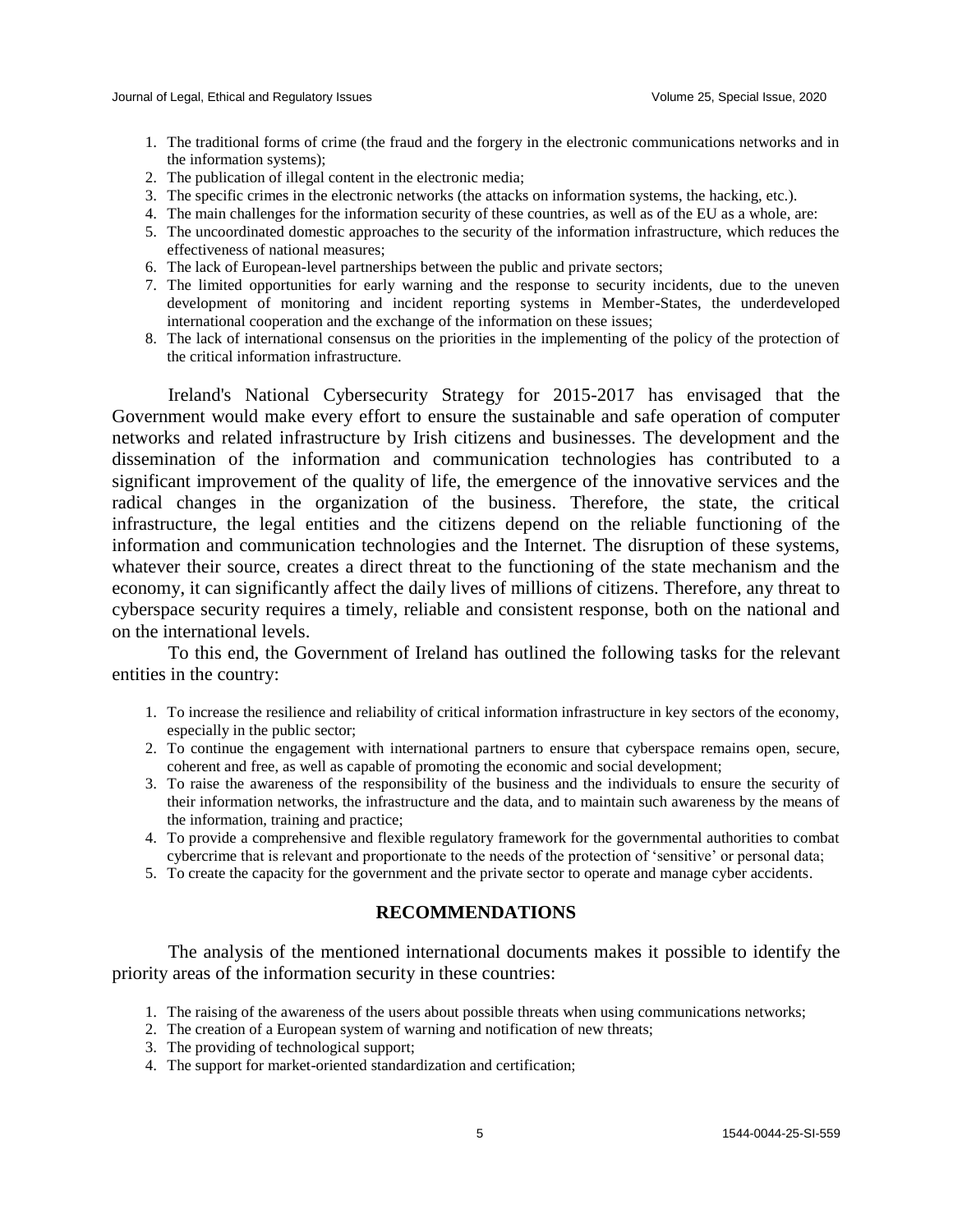- 5. The legal support, the priorities of which are the protection of personal data, the regulation of telecommunications services and the fight against cybercrime;
- 6. The strengthening of the information security at the state level by introducing effective and compatible means of ensuring information security and encouraging the use of electronic signatures by Member-States when providing public online services, etc.;
- 7. The development of the international cooperation on the information security.

Based on the above, we can identify the main areas of the international activity in the case of ensuring the international information security (IIS), namely:

- 1. The creation of the conditions at the national and at the global levels for the development, production and implementation the means of ensuring of the IIS;
- 2. The organization of effective the international ICT-cooperation;
- 3. The joint fight against cybercrime and the information terrorism;
- 4. The safeguarding of the ICT in the case of harmful effects and reducing the potential harm from attacks on the information systems;
- 5. The improvement of the personnel support and the organizational measures, the methods of training of the specialists and carrying out of the scientific researches in the field of the information security and cybersecurity;
- 6. The international activities aimed to prevent conflicts in the information space, as opposed to the approaches that entail legitimizing of them;
- 7. The protection of the information and its processing means for the successful implementation of the complex scenarios at all levels;
- 8. The comprehensive research on the use of the ICT in conflicts and the applicability of the international law to states' actions in the information space.

Accordingly, the following steps, which are aimed at the building of confidence and reducing the risk of misperception of the situation in the case of disorganization or disruptions related with the usage of the ICT, should include:

- 1. The continuation of the inter-state dialogue on the norms of the state use of the ICT for reducing the collective risks and protecting of critical national and international infrastructure.
- 2. The developing and implementing of the effective confidence-building measures, the enhancing of the global stability in the ICT field, including the exchange of views at state level on the implications of the public use of ICT and their use in conflicts.
- 3. The interstate exchange of the information on the national laws, the strategies, the technologies, the principles and the best practices for ensuring the information security.
- 4. The identification of the list of measures that will contribute to creation of the potential conditions for the information security in the countries with less developed ICT.

# **CONCLUSIONS**

At the present stage, the information and communication technologies are under increasing military influence. On the basis of the realities, it is not difficult to predict the further improvement of the methods of conducting the information-psychological warfare and the expansion of the spheres of application of relevant technologies, which at the global level can significantly affect the strategic balance of forces and cause changes in the current criteria of its assessment based on the ratio of geopolitical, economical and military factors.

The complexity of identifying the sources of the incidents in the information space, the lack of consensus on the problem of what measures are appropriate, create the risk of inadequate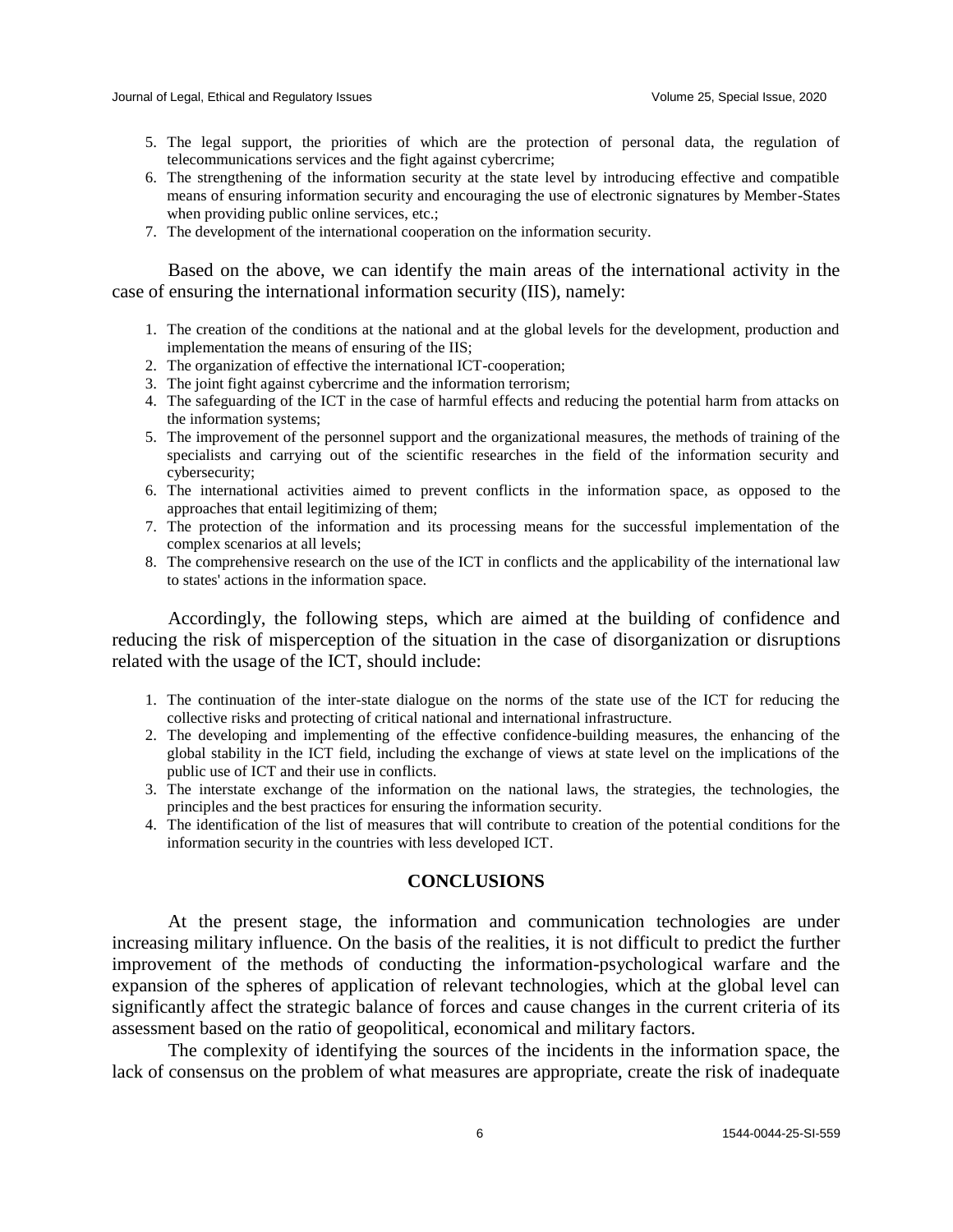threat assessment, and thus they increase the likelihood of the emergence of the conflict and damage to one or another sphere of state's activity. Against this background, the current threats to information security are the following:

- 1. The increasing likelihood of the application of the ICT in future conflicts taking into account the enhancing of ICT capabilities for military, intelligence and political purposes, which a number of countries is applying. At the same time, the varying level of ICT security capabilities currently under way in an interconnected world increases the vulnerability of public entities with less ICT potential;
- 2. The possibility of attacks on critical infrastructure and related information systems of states using ICT;
- 3. The possibility of using ICT with criminal intent to carry out terrorist attacks on ICT objects or the infrastructure related with them;
- 4. The likelihood of global threats to peace and security through the use of ICT for terrorist purposes to recruit supporters, secure terrorist attacks, train members of terrorist groups, etc.;
- 5. The significant heterogeneity of the malicious non-public entities (including criminal groups and terrorists), their motives, etc.
- 6. The rapid nature of the malicious attacks in the ICT field and the presence of a large number of malicious tools and methods that hackers use, besides the fact that the arsenal of attackers on ICT is constantly improving and becoming more effective;
- 7. The ability to use ICT for propaganda, disruption, exchange, collection, transmission of the information, including the introduction of malware to undermine trust to the certain state, non-governmental, commercial entities, individual programs, goods, services, etc.

At the international level, the concerns of public entities cause the attempts of controlling the global information space through ICT. At the same time, the issue of respect for human rights and the provision of fundamental freedoms in the information field is of particular importance. Meanwhile, the observance of these rights and freedoms should not contradict the two most important principles of the international law such as the non-interference in the internal affairs of states and the respect for national sovereignty.

We believe that the interstate agreements and the international information law will be aimed at demilitarizing of the international information space. It is necessary to refine and adapt the mechanisms of international law in the field of information and communication technologies, as well as to create new norms, because the arms race in the information space can lead to the destabilization of the international security by violation of existing disarmament agreements and the agreements in other spheres.

#### **REFERENCES**

- Anwar, M., He, W., Ash, I., Yuan, X., Li, L., & Xu, L. (2017). Gender difference and employees' cybersecurity behaviors. *Computers in Human Behavior, 69*(1), 437-443.
- Barkatullah, A.H. (2018). Does self-regulation provide legal protection and security to e-commerce consumers? *Electronic Commerce Research and Applications, 30*(1), 94-101.
- Carrapico, H., & Barrinha, A. (2017). The EU as a coherent (cyber) security actor? *JCMS: Journal of Common Market Studies, 55*(6), 1254-1272.
- Cherdantseva, Y., & Hilton, J. (2013). A reference model of information assurance & security. *International Conference on Availability, Reliability and Security, Regensburg.*
- Dean, B., & McDermott, R. (2017). A research agenda to improve decision making in cyber security policy. *Penn State Journal of Law and International Affairs, 5*(1), 1-29.
- Dhillon, G., Syed, R., & Sá-Soares, F. (2017). Information security concerns in IT outsourcing: Identifying (in) congruence between clients and vendors. *Information & Management*, *54*(4), 452-464.